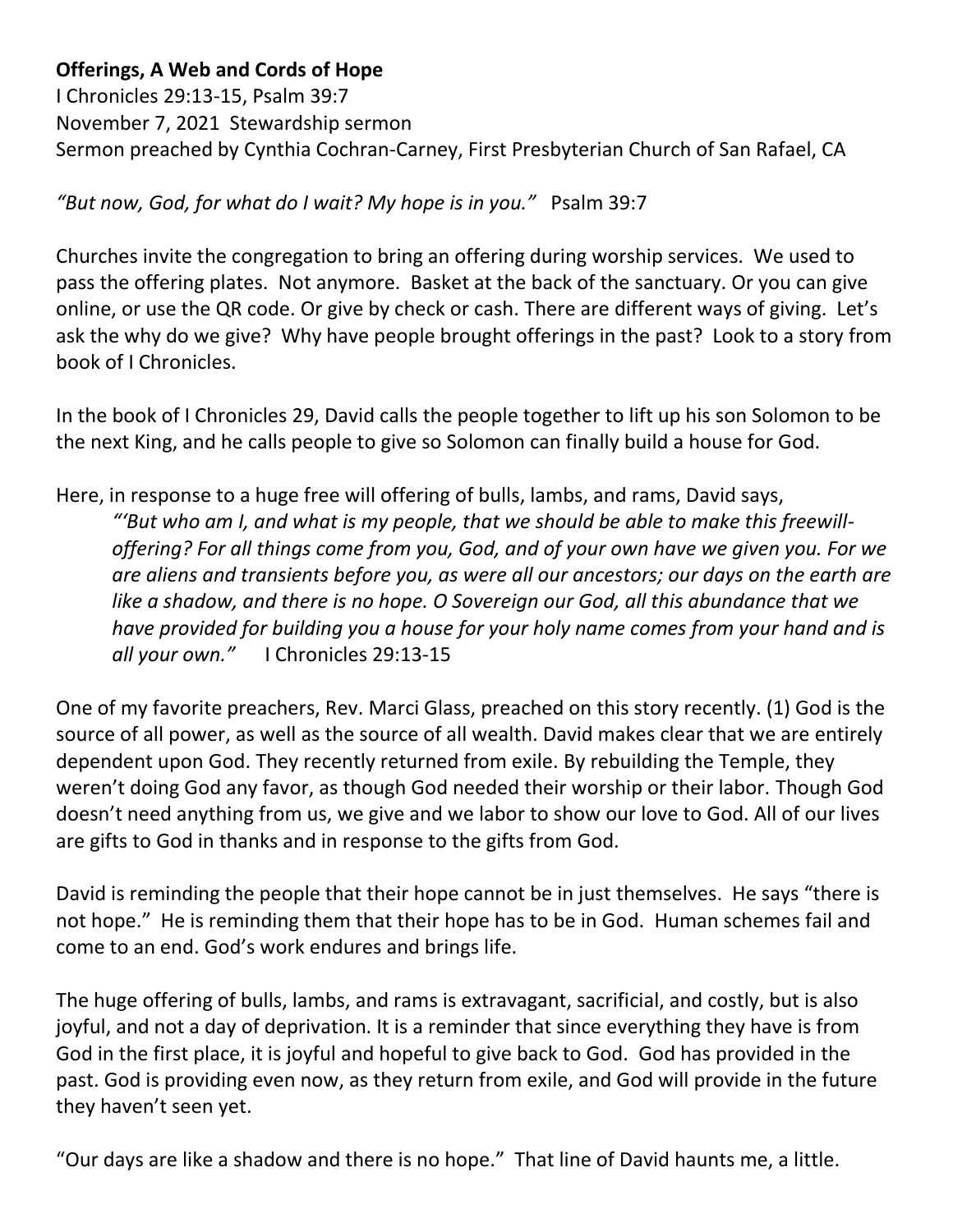I think we're in a bit of a hope crisis in our culture right now. I've heard people say they are giving up hope, or that they can't see anything that makes them hopeful. I hear it when people say the problems of the world are too big and nothing ever changes, so why would I get involved and do anything? Have you noticed it?

It makes sense, in some ways. We're exhausted after 20 months of a global pandemic, tacked on to a longer period of political gerrymandering which has led to division, and makes us feel our voice isn't being heard by elected leaders (because it often is not being heard by our elected leaders). And we still haven't addressed chronic issues of gun violence, access to health care, and racism. Then add to that human effects on our planet and our climate, leading to changes in weather patterns, health patterns, etc.

When I say it all at once, it makes me want to take a nap! The problems of the world feel overwhelming. The Hebrew people, our ancestors in faith, knew despair too.

I like that David is the leader we're given, even with his many faults. Because we're reminded we can't wait for a perfect person to show up and fix things. There are no flawless people. There's just us.

God isn't waiting for us to be perfect before we get to it. God knows who we are, loves us through it, and puts us to work rebuilding the world, rebuilding temples – places and opportunities to draw close to the Holy One.

Friends, despair makes sense. It is easy to be buried under the pain of the world, and our worries about an unknown future. But as people of faith, people who follow the ways of Jesus, we aren't in the despair business. We're in the hope business.

I'm not talking about pollyanna, pie in the sky, false optimism that pretends things are fine when they aren't. To be people of faith is to be our imperfect human selves, and to join with other imperfect humans to practice what we'd like the world to be like. That's the hope business. To recognize that human schemes fail and will come to an end. God's work endures and gives life.

Why are we here? I mean that both in terms of today—why are you worshiping in the building or online? There are other things we could be doing today, like brunch, or sleeping in—two things I love to do. Why are you here, now, this morning? And I also mean it in the bigger sense—why did our ancestors in faith build a church on this corner – old stone church and this newer sanctuary? Why did they choose to be a church here in downtown San Rafael?

Why are we here? We're here for community, to recognize our human experience in the lives of others, and to find support for our lives through the love of others. We're here to worship, to offer praise and prayer and thanks to God in spoken liturgy, in sublime music, in